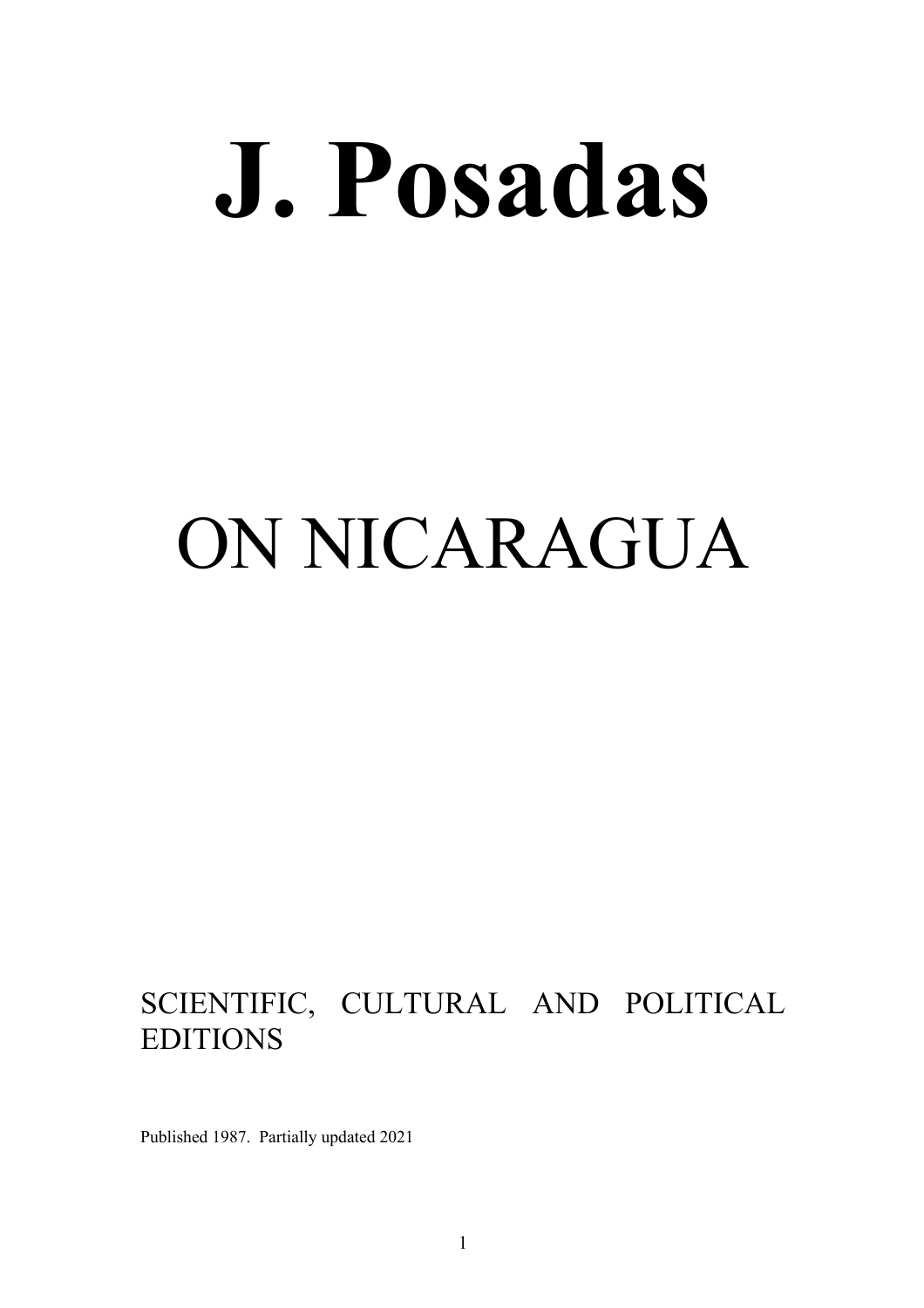## *INDEX*

| The influence of Dialectical Materialism on the Church                     |         |  |
|----------------------------------------------------------------------------|---------|--|
|                                                                            | page 5  |  |
| The historic significance of the triumph of the guerrillas in<br>Nicaragua |         |  |
|                                                                            | page 9  |  |
| The programme for Nicaragua and El Salvador                                | page 19 |  |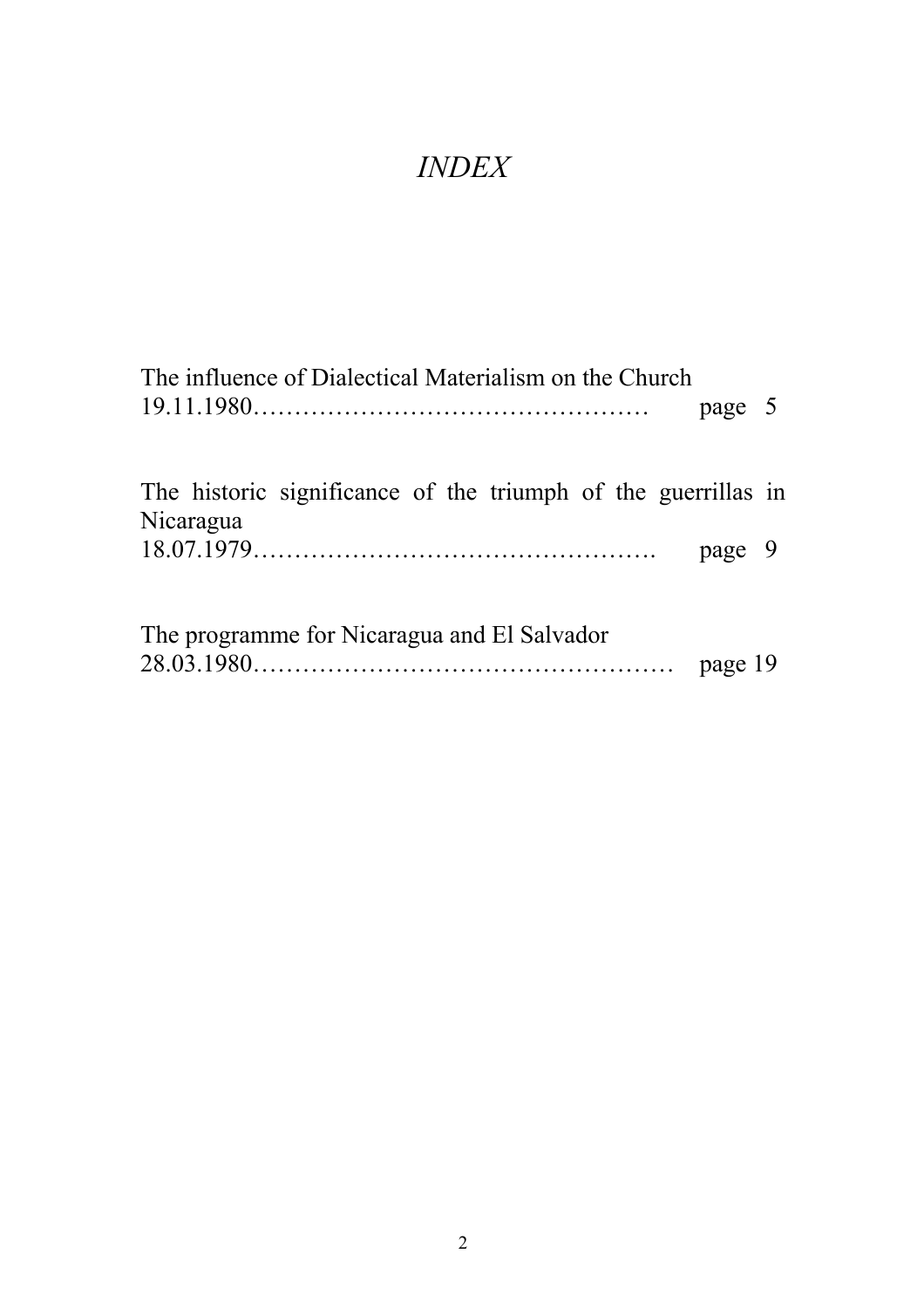#### **Introduction**

10.07.1987

We publish these three texts of Comrade Posadas as a salute to the VIII Anniversary of the Nicaraguan Revolution on 19<sup>th</sup> July 1987. In his analysis of the Nicaraguan revolution, the author J Posadas shows how much of it is part of the process of revolutionary advance in the world. He predicts correctly that Nicaragua will become a centre of attraction and support for the progressive forces of humanity. Looking back, we see the author's forecasts confirmed in the fact that Yankee imperialism was prevented from invading Nicaragua; and continued to be so prevented in spite of the terrorism of the Yankee-supported "Contras".

All the confidence that the author expressed in the advance of the Nicaraguan revolution has been justified. The last eight years of Nicaragua's history have been a story of progress. The conditions have been created to allow a general election and the confirmation of the Sandinista leadership. The new Constitution affirms the economic and social relations created by the present level of the revolution. Many measures have been taken as part of the political, economic and social progress of Nicaragua. Through the "Cara al pueblo" both President and government members discuss directly with trade unions, peasants and popular organisations in the living areas and work places. The intervention of the masses is stimulated as the revolution advances.

An important aspect of the Nicaraguan population and its Sandinista (FLSN) leadership, lies in the way it recognises the religious feelings in the country and its ability to work with these. The FLSN has avoided dogmatic atheism. It has built on the humanist and brotherly feelings of those with a Christian background. J Posadas' analyses regarding the role of religion and the state of the Catholic Church is particularly applicable to the advance of the Nicaraguan revolution.

As predicted by the author, imperialism has failed to crush Nicaragua, and will continue to fail in trying to do so. Whatever murders and terrorism are perpetrated against the people by the "contra" bandits, the revolution continues to influence the people of the world. It wins the masses of North America in a way not seen since the triumph of the Vietnamese revolution.

Nicaragua continues to build a Workers State (a Socialist country) despite the immense problems at every step of the way.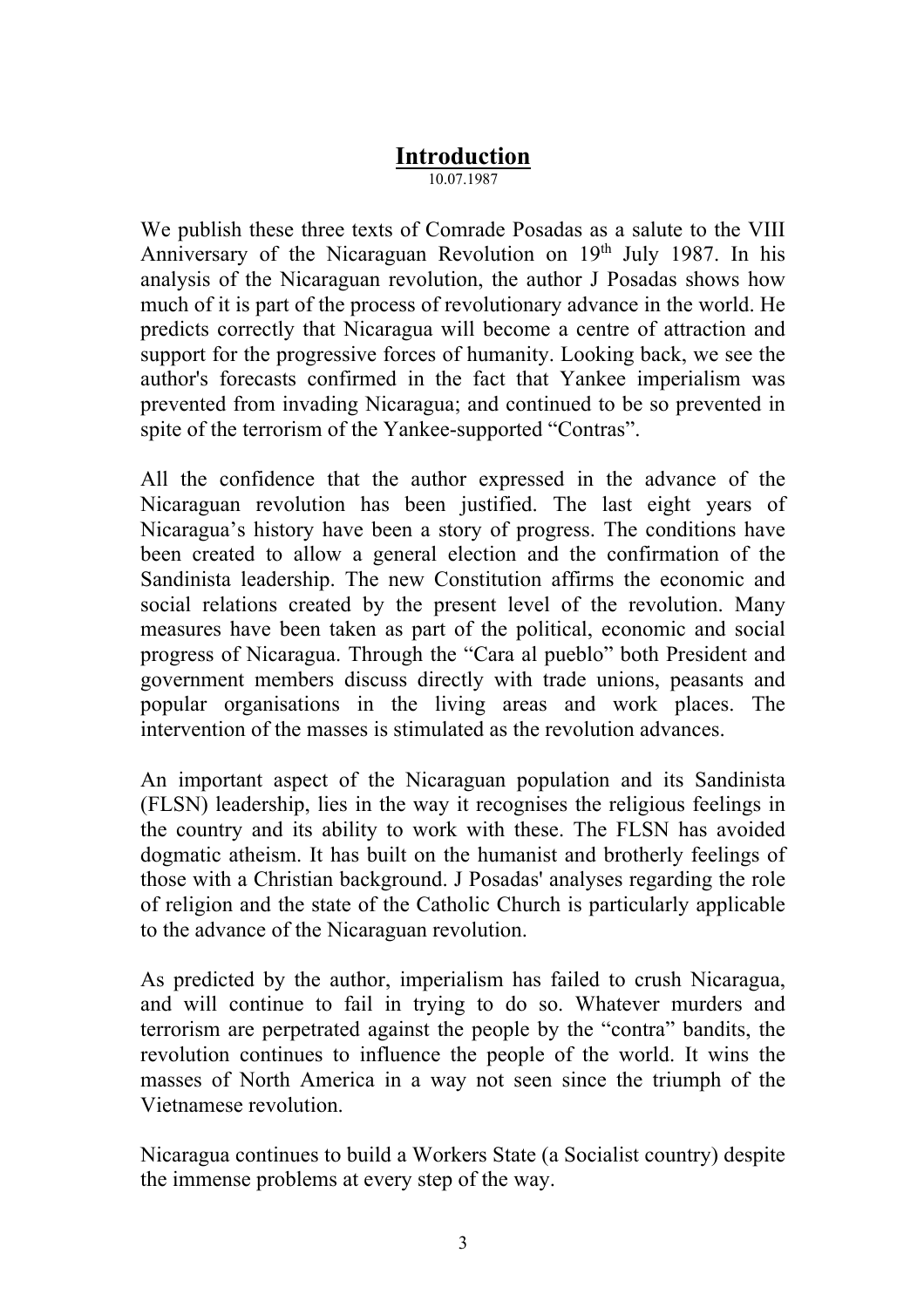This publication means to salute the Nicaraguan people and the Sandinista leadership on the VIII Anniversary of the Revolution. It aims at contributing to the process through which Nicaragua advances towards Socialism.

The balance of forces in the world is determined by the existence and the progress of the Workers States, with the Soviet Union at their centre. The audacity and determination of the Nicaraguan people is encouraged by this favourable world balance of forces. This attracts the whole of humanity.

What is even more attractive, is the social and political experience of Nicaragua as it struggles towards the Workers State.

The aim of publishing some of the texts of J Posadas on this subject, is to contribute to this process of the construction of the Workers State in the world.

*Editorial Board Scientific, Cultural and Political Editions 10th July 1987*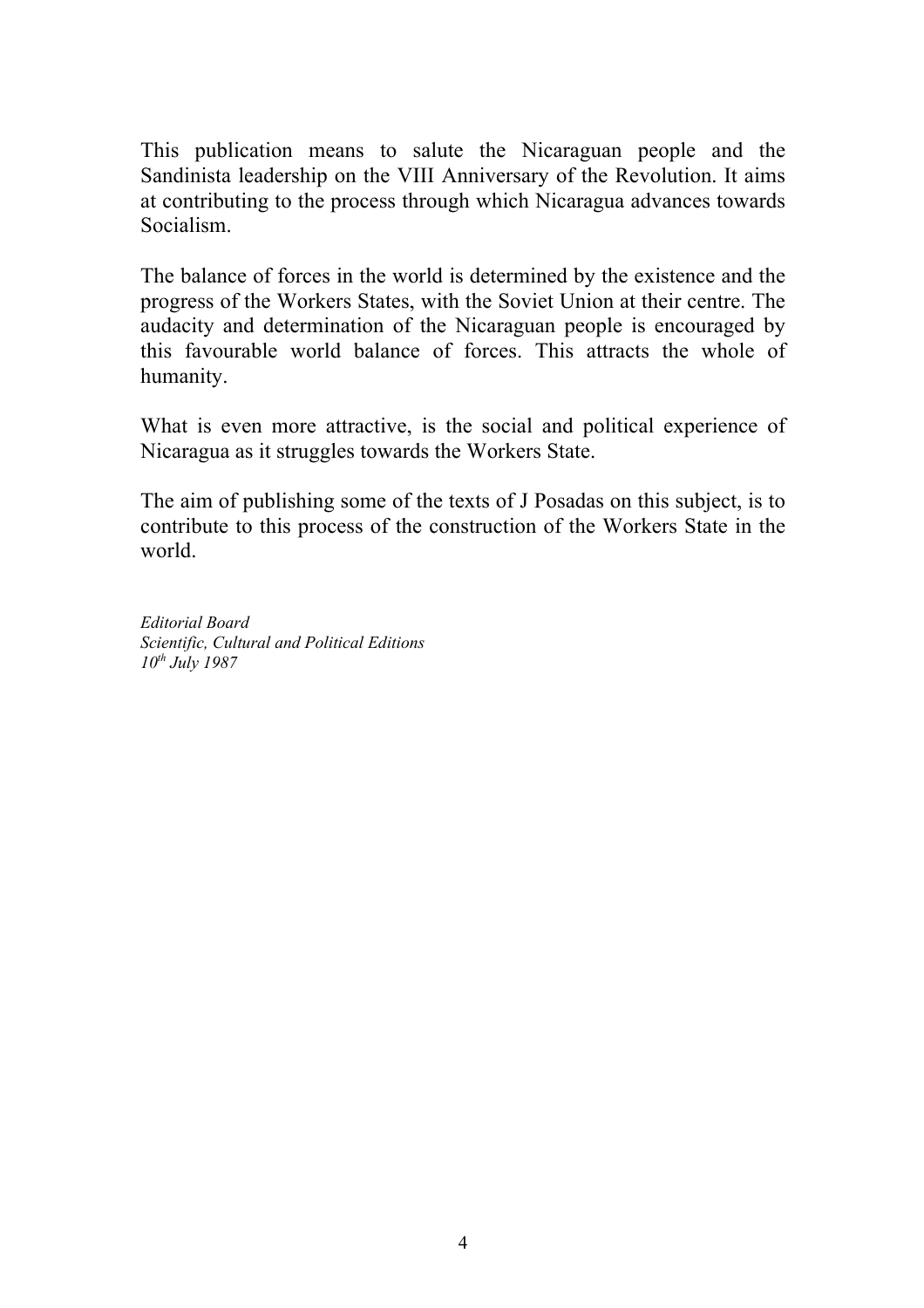### **THE INFLUENCE OF DIALECTICAL MATERIALISM ON THE CHURCH**

#### **J. POSADAS**

9 November 1980

There are theologians today who seek progress, like Hans Küng (see note at the end of the text). They seek progress to the point of questioning the necessity of the Church. They doubt the precepts of Pope and Church. They are drawn to dialectical materialism. They do not say this, but this is what is happening to them.

As an objective necessity, historic progress is the staunchest and most enduring aspect of life. Progress is not a single force that advances everywhere and all at the same pace. Progress advances variously, although from a single spring. The most fundamental ground for progress in the history of thought, in the history of life and of society, is Marxism.

As Marxism concentrates thought and generates further thought, it works on the basis of the most advanced and developed means of investigation, analysis, conclusion and concrete application. But when private property uses science, it does it in a way that reduces the application of science. It keeps every element of knowledge separate from the other, except when it suits its interests to do otherwise. Marxism is the only means to overcome this.

The way of thinking in private property warps the mind of the scientists, even the best ones. They are infused with the notion that "I get something, and I pay for it"; I pay the least possible for it, and I want the most possible out of it. This conception is all around, even in the best.

If in the beginning of human existence, and in the face of necessity, people sought to get the most out of the least effort, it was not the same thing. Today, buying and selling is used in the human relations to a point of great corruption. This affects everyone in society, the scientists and everyone. In not being Marxist, the scientist does not see outside buying and selling. This applies to the Catholic Church, even those at the top.

The sheer experience of life forces the theologians to keep in touch with reality. Küng does not say that he was manipulated by the Church apparatus in the past, but he admits to be speaking now to the contrary of what he used to say ten years ago. In so doing, he shows himself willing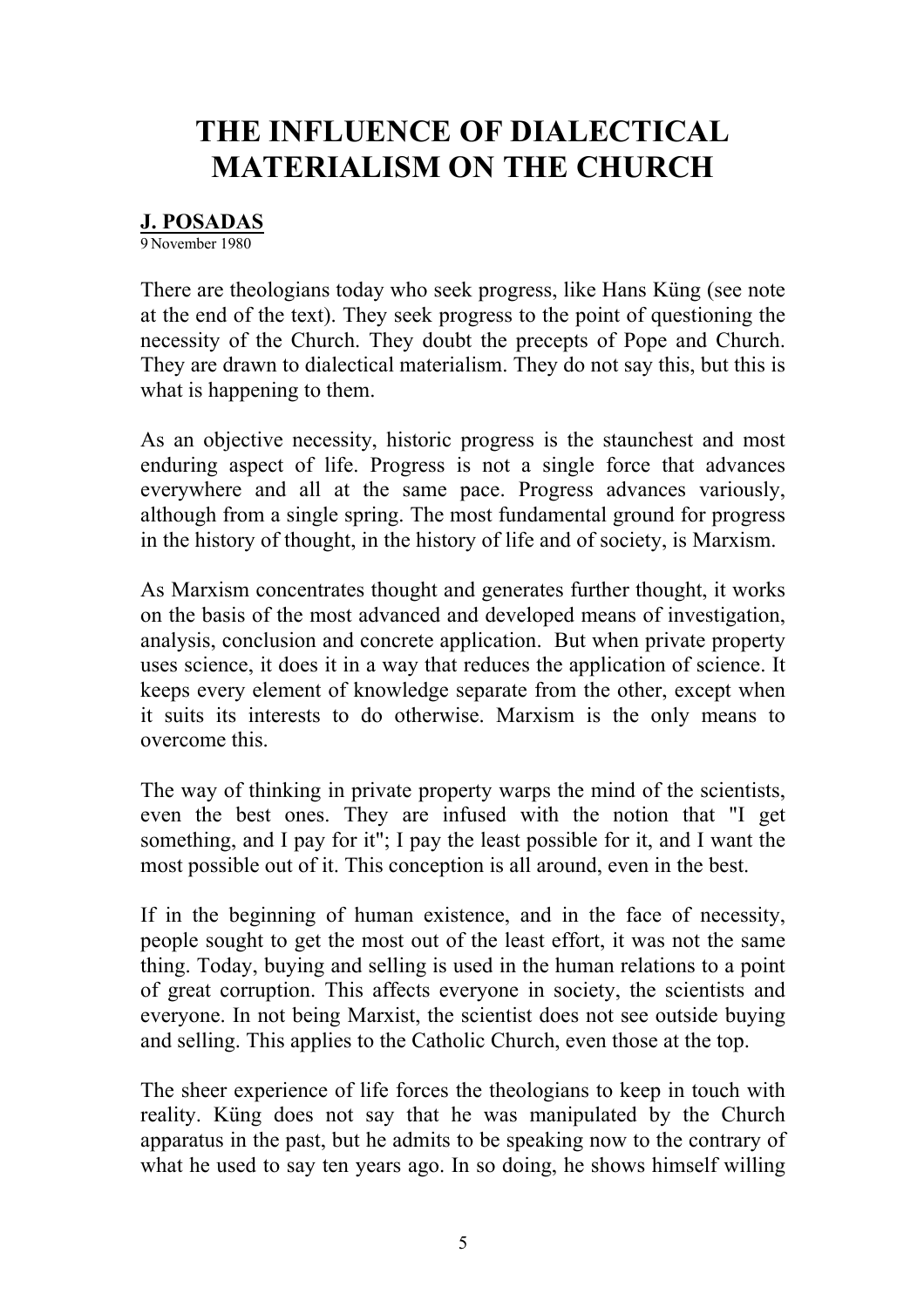to receive the influence of the simplicity of the progress of the world, the simple progress of Ethiopia, of Vietnam. Küng himself says that he feels educated and enlightened by these countries. When the revolution has such an effect on religious leaders, it is because the years have accumulated strata of doubt in their minds. Without always knowing it, they resisted the ecclesiastical demand "to think as God bids", meaning 'to think as those in command', the Pope in particular. People who had adapted pragmatically to religious idealism suddenly discover that the progress of the revolution, the progress of people, and their courage, are what makes the world a better place. This can dissipate all their remaining doubts.

Theologians like Küng note that countries where there had been nothing in the past, become capable of everything. Küng feels as stimulated by Nicaragua as if he had lived there all his life. The priests of Nicaragua, like Ernesto Cardenal, have had a great influence on him. When Cardenal recently went to Germany, he explained how the revolution was made by the use of arms. He did not say that the revolution had been made by appealing to God. This is a conclusion with the power to convince because it accounts for the dialectical and materialist reality of the world.

There are many like Küng in the Church who question the Pope. They are the result of the world development of the class struggle. They see that Nicaragua, regardless of being a small country, has more influence in the world than the Pope. When people like Küng are won by the revolution, it means that a great many others are too, because Nicaragua is a country that spreads culture in the world, whilst the Pope spreads nothing at all. Nicaragua, where the people have scarcely enough to eat, is full of ideas. And ideas which, in one way or another, hark back to the Soviet Union.

What is happening with Küng shows that there is great turmoil in the Church. What he says challenges the entire authority of the Church and the Pope, and this is not new. It started as long ago as 1,400 AD in Holland, followed by a long process of very deep unease, even in the most rigid Church organisations as in Germany and France.

The main force of the revolution resides neither in bullets nor in weapons or material power. It resides in its ability to effect intellectual persuasion. All such theologians are eventually intellectually convinced that the revolution is just. This fact is all the more important when you consider that the inner structure of the Church hierarchy is extremely removed from the mass movements. And yet, even there, the sheer force of intellectual conviction and reasoning operates. The mind of remote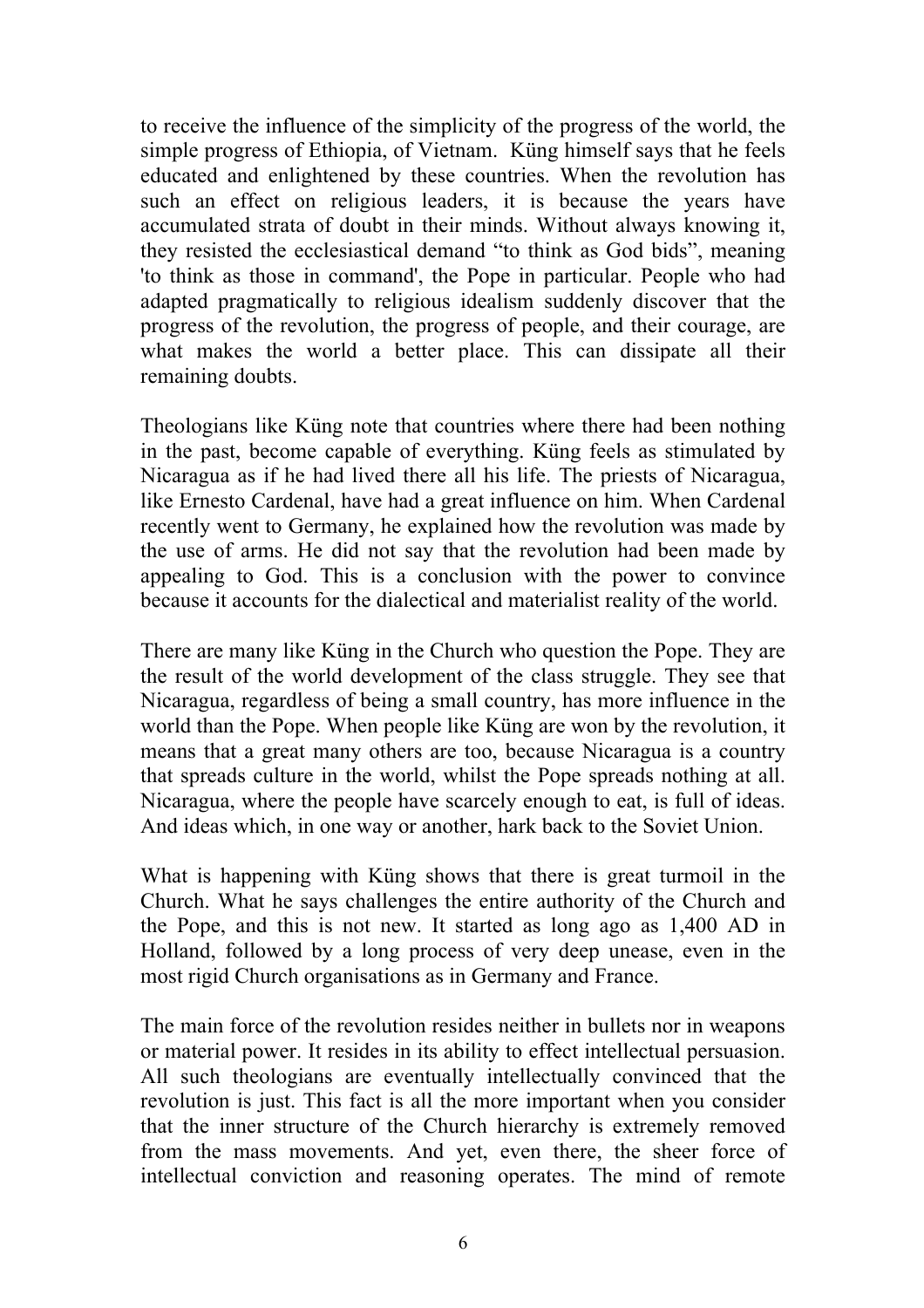Church people can be swayed by dialectical materialism. They do not speak of dialectical materialism, but they start thinking according to it.

The development of the intellectual influence of the Revolution has already greatly undermined the authority of the "Trinity" – God, Pope and Church. Indeed, Pope and Church are greatly questioned. God is not quite so controversial just now, not yet; but having lost the other two, you might have heard God cry: "And where do I fit in now?" This comes from the advance of the progress of history. This is the effect of it. And by 'the progress of history', read the Workers States (Socialist countries). The latter stimulate each individual to reason as a result of feeling oneself a person, a person rather than a power, a nation or a class. This invites dialectical reasoning.

Anyone reasoning dialectically comes up against the contradiction and the antagonism between the perceptions in actual life, and the religious precepts previously learnt. As reasoning starts, it leads to doubts regarding the precepts. Then, one wonders about the use of the precepts and religious practices. And when Church and Pope start appearing unnecessary, what then is the use of God?

The rise of such thoughts within the Church is a tremendous event. What is even more tremendous is the church itself having become one more place where the need for social transformation makes itself felt. When this influence reaches those inside its protected fortresses, it is a sure sign of collapse in the Church. The collapse of the Church does not necessarily mean that it all falls down. It is more like a cave-in from within, whilst firm props keep up a stubborn roof of lies to hide the disarray. This is another aspect of the disintegration of all the apparatuses of the capitalist system.

In spite of limitations, Küng has an infinitely broader, more profound and greater significance than the actual number of those who support him. He represents entire Church currents receptive to the Revolution. The existence of Ernesto Cardenal is one of the most elevated expressions of this. The most elevated are the priests of the Soviet Union. The latter put Lenin and the Icon side by side, and they see no problem in saluting both, as they tell the brethren: "Go and follow the example of Lenin". The various Church leaders of the world keep this - about the Soviet priests concealed. They hide the fact that not a single Soviet priest ever spoke against Marx and Lenin. The simple reason being that they see no conflict between Marx or Lenin and their religious feelings.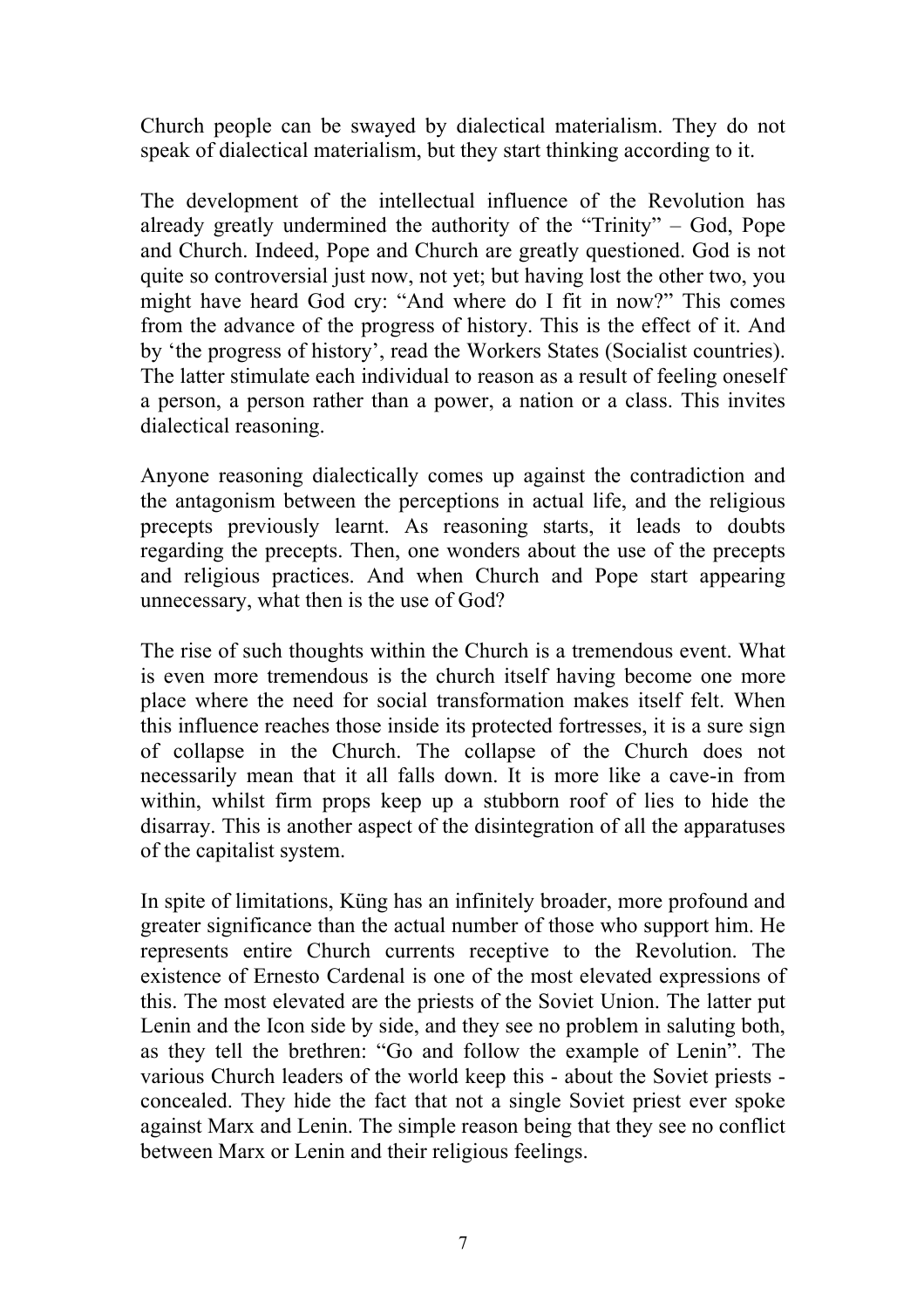The influence of the revolution reaches countries, like capitalist Germany, which are not in revolution at the moment. This shows the state of feeling among the people who capitalism had especially prepared theoretically to serve its interests. Küng in Germany and Lefèvre in France are the two sides of Church disintegration. Lefèvre proposes to cling to what is left of beliefs in Jesus, Mary and the Saints, but the left wing in the Church questions all the remaining dogmas. These are not simple Parish priests but leading Church theoreticians.

Doubt is so widespread in the Church that the Pope had to pardon and reinstate Galileo (31 Oct 1992). Doing this was an admission to basic tenets of human intelligence the Church had denied for 350 years - like the Earth moves around the Sun and not the other way round. And the Church had threatened to burn Galileo at the stake for defending this.

The Pope did not pardon Galileo to make amends or improve the Church. People like Küng feel this. They feel that the Pope should have condemned the false precepts that the Church had imposed all that time, and should have denounced the interests that had hidden behind the cover ups. The Pope's pardon is not seen as good enough, and Church people become alive to mysticism as a way to hide material interests.

Mysticism used to be able to hide under the mantle of the not-knowing, the lack of means to express the spiritual dimension of life, the fear, the lack of comprehension of life and its complexities. But today, the process of the advance of the Revolution and of the world masses is an eyeopener to the role of mysticism, and everyone can see it.

It is remarkable that the countries where people draw the most advanced conclusions are those where people live in the most backward conditions. From that very backwardness, people launch themselves directly to advance history and life. Many theologians who see this happening are forced to admit that religious thinking had been used to block the influence of Marxism, of the Workers States, of the Soviet Union. This is largely what dictates the conduct of these theologians.

#### **J. POSADAS** -9th November 1980

*(\*) Hans Küng: Was a Swiss Catholic priest, theologian and author. He worked as a professor at the Faculty of Catholic Theology at the University of Tubinga in West Germany. Although he was cast aside by the Vatican, he represents a dissident current which questions the infallibility of the Pope. Similar Church currents propose changes in liturgy. They want the Church to take an interest in the social problems and their changes. Hans died in 2021.*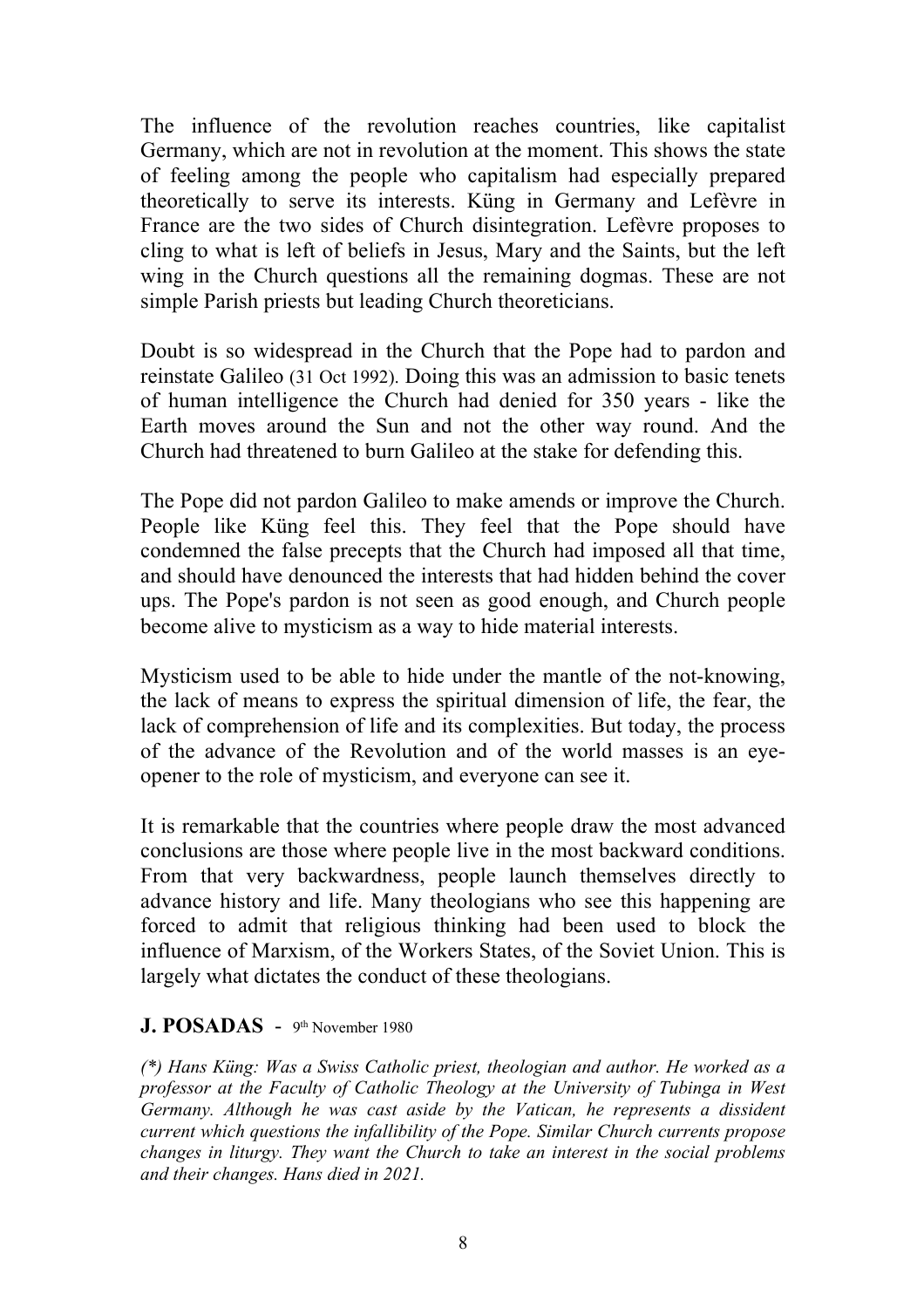## THE HISTORIC SIGNIFICANCE OF THE TRIUMPH OF THE GUERRILLA IN NICARAGUA

#### **J POSADAS** 18th July 1979

We salute the Nicaraguan Sandinista masses and leadership, and the revolutionary struggle which has achieved the liquidation of Somoza. Now, another struggle is beginning in relation to the character of the government, and what economic and political measures to take. This new struggle will be simpler in some ways, and more complicated in another, because it concerns new forms and programme of the government, property relations, the control of the land and of the mines. This is a new phase in the process of the revolution which is going to intensify.

The clear and decisive fact is that the triumph of the Sandinista movement expresses the relation of world power which is favourable to the triumph of such a small movement. It is akin to the events in Iran, but Nicaragua has more importance than Iran on the political plane. Concretely and organisationally, it is more important because Nicaragua is a small country. It has less than three million inhabitants and it is one of the poorest countries in Latin America. Sixty five percent of the economy was in the hands of the Somoza group. There are hardly any schools or hospitals; there are no telephones, only a few streets and little transport. Anything of importance was in the hands of Somoza and the bourgeois circles around him.

The struggle is going to develop now between the remaining bourgeois sectors - allied in every way to capitalism and imperialism - and the Sandinistas, over the character and place of the economy. This is the second outstanding world defeat that Yankee imperialism has had to suffer in less than a year.

To a certain extent, Nicaragua's triumph is more significant than Iran's because Nicaragua had forty years of dictatorship without party, without trade unions, and without food: countless people died of starvation. In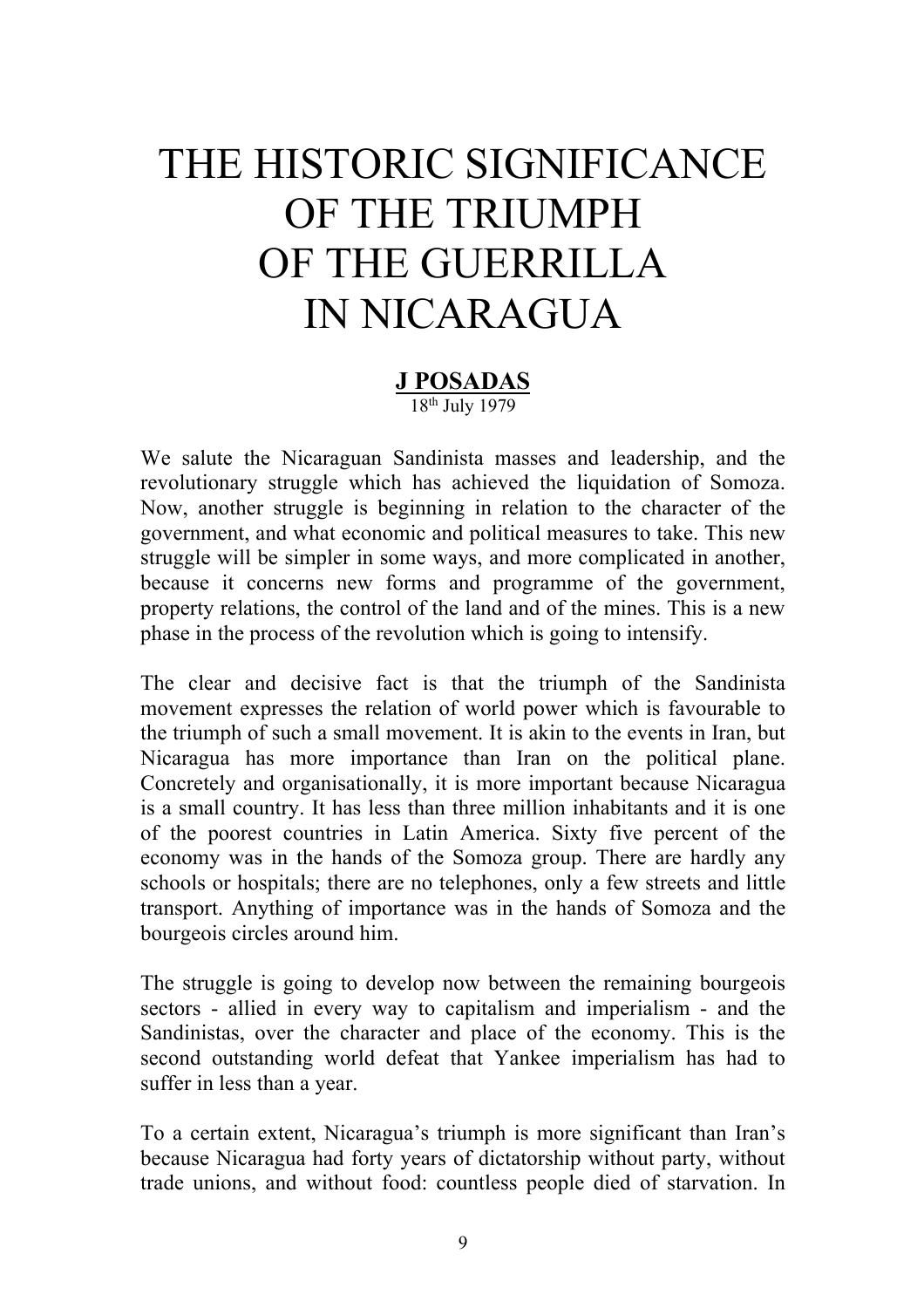Nicaragua, eighty five percent of the people are illiterate, but it is they who rose to throw Yankee imperialism out, breaking and destroying an important link in the imperialist chain in Central America. With little political organisation and few military means, the Sandinistas felt equal to the task by counting on the favourable world balance of forces. Indeed, imperialism could not intervene openly. It could not go and bomb, or act directly, because of the presence of the Soviet Union, Cuba and the other Workers States.

Although the Sandinista movement is comparatively limited in number and arms, it is rich in ideas. One tendency more to the left within the movement has proposed state ownership, and supports itself in this on Cuba, Vietnam, Ethiopia and the Workers States (Socialist countries) in general. The latter constitute the world balance of power today. Had the Workers States not existed, imperialism would have intervened. It was ready to do so, but it realised that this would mean new levels in its confrontation with Cuba and the Soviet Union. This is why it chose not to intervene.

Apart from the Workers States and their existence, there was little to stop imperialism intervening to smash Nicaragua. It is true that pressure against imperialist intervention came from various Latin American governments and some Andean Pact countries; but these did not have the necessary economic or military strength to face up - assuming that they had wanted to. Before the Sandinistas' victory, these countries said nothing. They only welcomed the Sandinistas when these proved they could win. Here again you measure the world balance of forces: the above countries did not support the Sandinistas until these had won, and they only supported because they could not do anything else. They had feared a Sandinista victory because it was going to stimulate new demands for social transformations in their own countries.

The Sandinista movement has published a great deal and has discussed a lot. There is polemic within it, but the most resolute sector is the one that seeks social transformations. The resolute ones are those who led the guerrilla struggle. Whatever happens now, one thing is certain: A Sandinista government that does not make social transformations will perpetuate the past. Nicaragua cannot progress through economic or administrative reforms. The most important bases of the economy were in the hands of Somoza – as in Iran they were in those of the Shah. The nationalisation and planning of at least that sector is unavoidable. A political and social struggle is coming, but the current world balance of power should help to secure a favourable outcome in this matter also.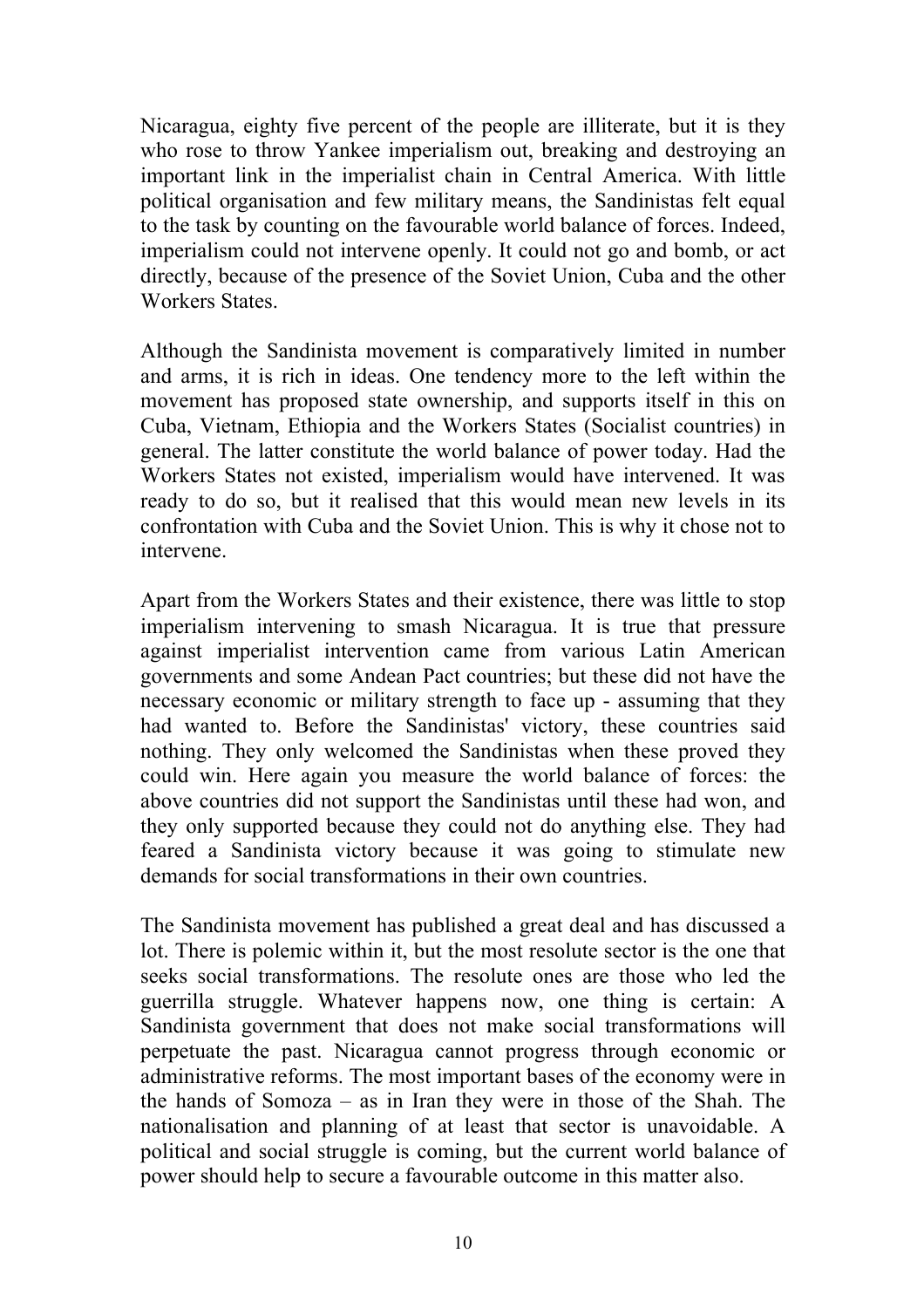Yankee imperialism did not intervene openly because this would have meant clashing with the USSR with Cuba and with a great part of the North American population.

#### IMPERIALISM IS SOCIALLY WEAK

There was a speech of Carter, a desolate cry, where he started by saying that North Americans were born free and loved to further the ends of liberty, to develop the economy and culture. Of course, this is false because they have contributed very little on the cultural plane. He ended the speech by saying that in the USA, individual interest is so great that it prevails over other notions, such as public wellbeing and relations. The tone was like a wail, a criticism, a veiled warning. Carter does not think there is a better road, or any Workers State remedy for the USA. But his speech indicated deep crisis. It let out admissions that so much individual freedom stands rather in the way of organising the petit bourgeoisie and even sectors of medium and big capital. His warning was as follows: "It is necessary to regulate capitalism or we shall be regulated". Look at what the rep of the most powerful imperialist country has to say! He did not fail to mention that "We are the most powerful government in the world, economically and militarily". But if this were true, the US would have attacked Nicaragua, and the USSR that defends it. But the US did not do any of this - the same as when it could not smash Cuba, where 9 million inhabitants triumphed over the USA which its 230 million.

It is not yet clear whether Somoza has fled, has stepped down or is negotiating with the Sandinistas. But Somoza's power is finished. The Sandinistas are going to be confronted with tasks and measures for which they have insufficient economic, organisational, military or political means. Even then, the fall of Somoza is a triumph. It is going to shake up the whole of Latin America. This victory comes just after the reforms in Brazil which favour the development of some democratic and trade union rights and make certain concession of political rights, to the Communist Party included. It is still not established, but Prestes (General Secretary of the Communist Party) can, in theory, return to Brazil freely and not be charged for being a Communist.

During all the Somoza years, when no parties or trade unions were allowed in Nicaragua, other forces became organised in Greece, Cuba and Italy, to help manacle imperialism. There were no trade unions or political parties in Nicaragua, but there were guerrillas there, who based themselves on the examples of Cuba and elsewhere. This is what we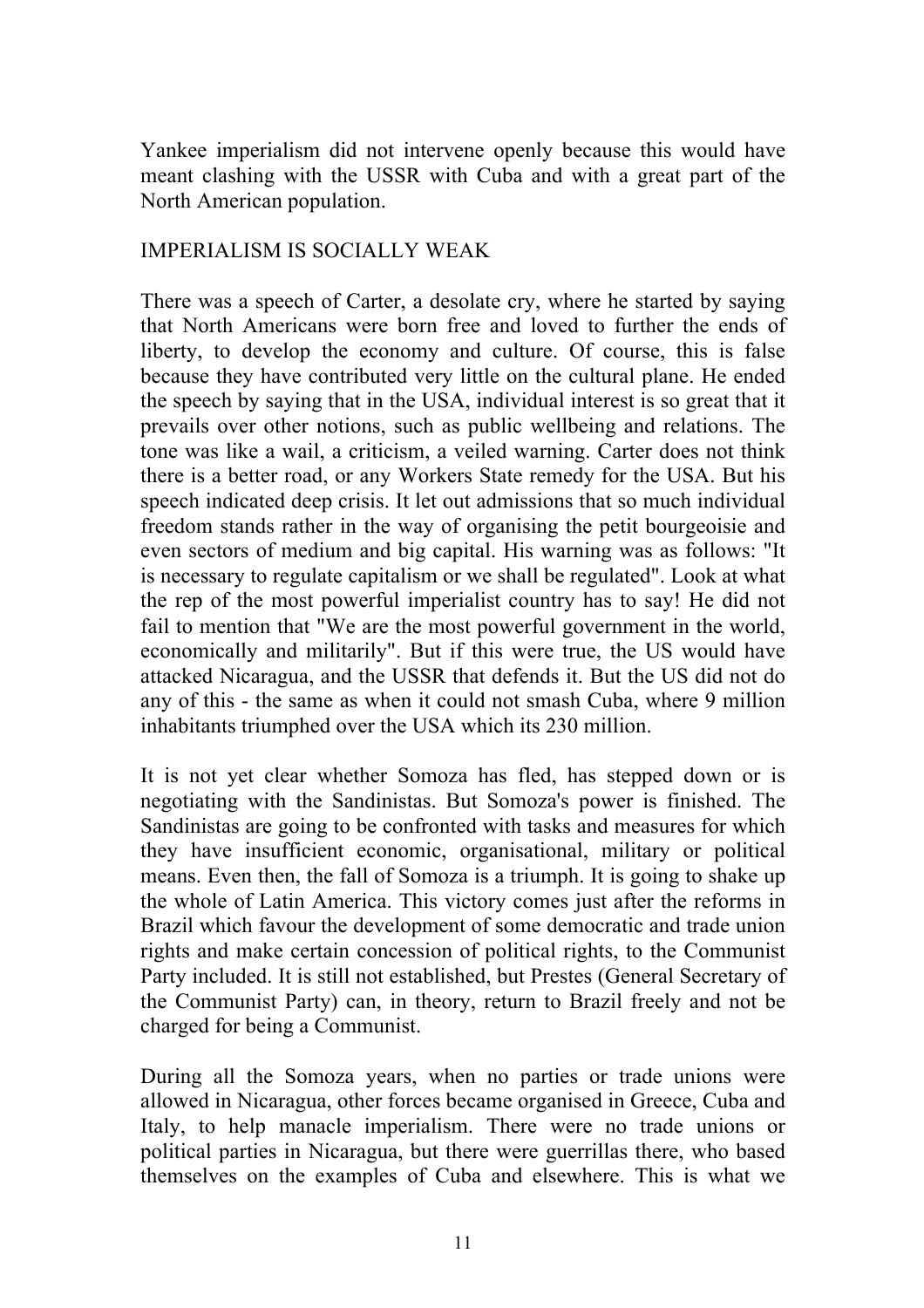mean by the world balance of forces! It compensates transitorily for the lack of concrete forces. It allows existing forces to progress anyway. The world balance of forces accounts also for the internal contradictions in the imperialist camp, along with its fear of the Soviet Union. This too prevents imperialism from feeling free to go and intervene against Nicaragua. For France, Italy, Germany and Britain, Nicaragua is not very important. These European countries want to stop the revolutionary influences of Nicaragua, but they have enough to do with their own contradictions with the US. The result is that they all leave Nicaragua alone. Not because they approve of it, but because the world balance of forces stops them from doing more about it.

#### THE DIVISIONS WITHIN IMPERIALISM

Germany has had a recent crisis. The head of the German army proposed to put the German naval forces at the disposal of NATO, to intervene, if necessary, in places like Iran. The German Minister of Foreign Affairs said that such matters were his own concern, not that of the army chief. The head of the army was replaced by another who was made to swear allegiance to the government. It is not that Schmidt or the German capitalists have become neutralist. It is their internal capitalist contradictions. The contradictions inside the capitalist system are impossible for them to eliminate or discount. A major contributory factor to these contradictions is that they feel that a war against Nicaragua will not turn out in their favour. This holds back capitalist countries like Germany, Britain or France; their policy is one of indecision, without programme and without perspective.

The European capitalists are hampered by indecision because they don't have the strength to decide in the world *and* cope with their own internal contradictions as well. If they confront the Soviets, they waste all their social forces. Any mass rising in Western Europe would weaken European capitalism in its competition with US imperialism. As far as European capitalism is concerned, any weakening of itself means a strengthening of Yankee competition. Should European capitalism join up with the Yanks against the Soviet Union, support for the Soviet Union will take less than 3 weeks to permeate Europe with no need for the Soviets to invade. Such are the contradictions of the capitalist system! To all the capitalists are opposed to economic and social progress, but their policies cannot bring this about. All they can do is defend the capitalist system in the whirlwind of their ever-greater internal contradictions, combined with their competition with other imperialisms like the Yankee and the Japanese.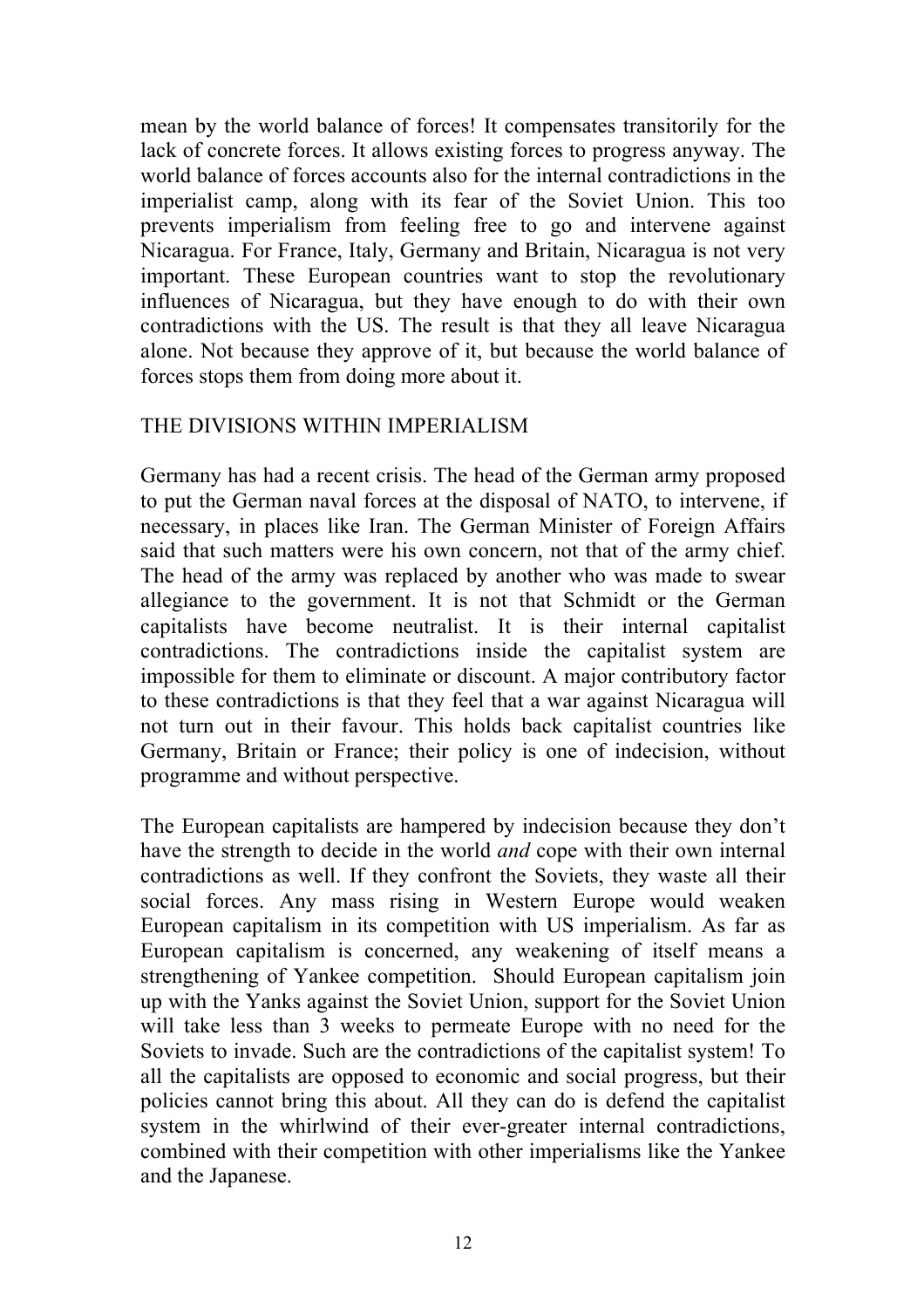Hence the capitalists in Europe say little about Nicaragua. Of course, they oppose Nicaragua. When their papers refer to the revolution there, they talk of 'massacres'. They are against the revolution, like they have been against the Russian and the Chinese revolutions, but all they can manage to do is complain about what is happening.

It is the world balance of power – and not just world solidarity – that allowed the overthrow of Somoza. The world balance of forces stopped the intervention of the Yanks. For the reasons that we mentioned, the capitalist countries did not intervene against Nicaragua, while the latter was helped by the Socialist countries. Cuba was ready to send soldiers in support of the revolution. On hearing of this, the Yanks threatened all out invasion, but the Soviets made it known that they were not going to keep out. Even if the Soviets had not been able to intervene directly, they would have sought more positions in Africa and Asia. Yankee imperialism stopped through fear of consequences. It is worth noticing that the capitalist countries of Europe showed no concern or interest because they feared the reaction of the European masses - that of the Communists above all. The Socialists said little in support of Nicaragua, but capitalism feared the Communists.

And let us not forget in all this the effect of the opinion of the North American population which receives the influences of the masses of the world. The masses of North America see the struggle of the peoples in the world, of the Communists, of Vietnam. The opinion of the North American masses is a great force to make US imperialism think twice.

All this forms part of what we call the world balance of forces. If the Yanks were not faced by the Soviet Union, they would have intervened. This is the basic reason. The other reasons have their weight too, but less. The deciding factor is the world balance of power favourable to the anticapitalist struggle. Favourable, means that there are centres of political, social and military power, which contain imperialism. They will not be able to prevent the atomic war, but they contain imperialism.

The Workers States, Algeria, Mozambique, Cuba, Vietnam, represent a major obstacle against imperialism doing what it wants without risk of war. War at the present moment does not suit the Yanks. They do not have the preparation or the unity to launch it, and they are engaged in a great competition with European capitalism. The Germans support Brezhnev against Carter, and Giscard d'Estaing (then President of France – Edit.) went to place flowers on the tomb of Lenin. It does not mean that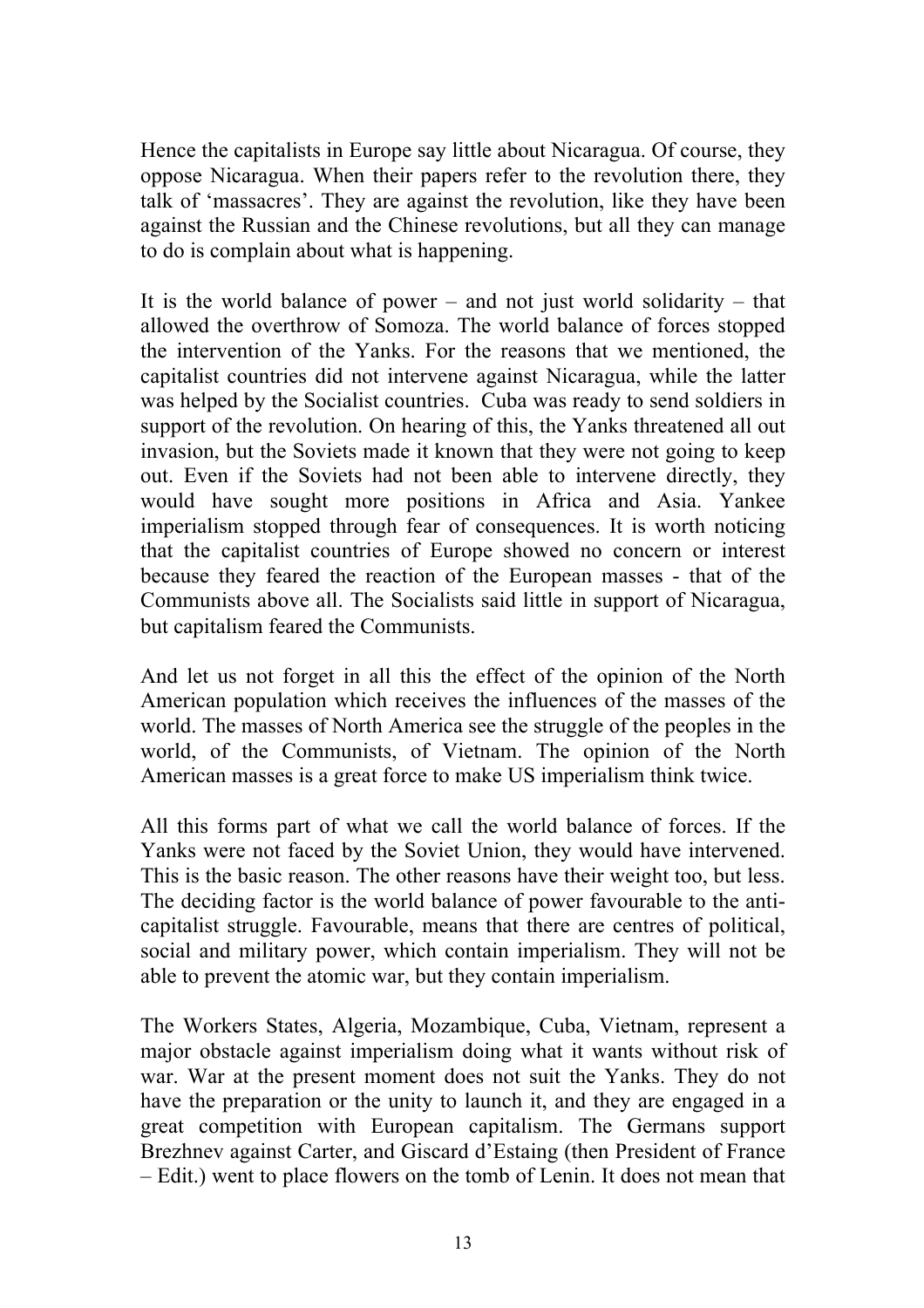the European capitalists are going to support the Communists, but that they utilise the Soviets against the Yanks.

This forms part of the historic impossibility for capitalism to carry on. The capitalist system is in an antagonistic competition with the Workers States, but inter-capitalist competition is such that it excludes any possibility of the capitalist system ever unifying against the Workers **States** 

#### NICARAGUA FORMS PART OF THE CONSTRUCTION OF THE NEW POLITICAL LEADERSHIP FOR THIS STAGE OF HISTORY

Not all the countries of Latin America are the same. Nicaragua is very different from Argentina, Brazil or Mexico. Nicaragua has no industries, no proletariat, no trade unions. In Argentina, there is a very combative proletariat, like the European one. It is a most combative proletariat that struggled for every single democratic right that remained since the fall of Peron. There are few democratic rights, but there are some mostly in the trade union field. At the time of Peron, the trade unions developed very much indeed, and Peron approved of it. Peron granted substantial concessions as he sought an alliance with the working class to develop the economy. Under Peron, the trade unions obtained fundamental rights which did not even exist in Europe at the time - among them the Factory Council, and the right to exercise control over the enterprises by opening the books. Peron was ready to concede this to obtain mass support.

Take Uruguay. Considering that it is a very small country, it has a very developed trade union movement and Communist Party. In Brazil, at the moment, there is a great and combative trade union movement. This is not the case in the whole of Latin America, but in Ecuador, which is a small country with few industries, there are also great trade unions, and Socialist, Communist and even Posadist movements. Bolivia has a large proletarian concentration around the mines and some industries. In Peru, there is also such a concentration around the mines. There are also important peasant movements in Peru, Bolivia and Ecuador.

Central America has a different history. There has been no trade union activity since the banana workers strike in 1930 in El Salvador, where up to 30,000 workers were slaughtered. Since then, little has been happening. The Communist Parties took very bad positions when faced with the nationalist bourgeois movements. They took erroneous positions towards the Left-Wing Military movements. The Communists opposed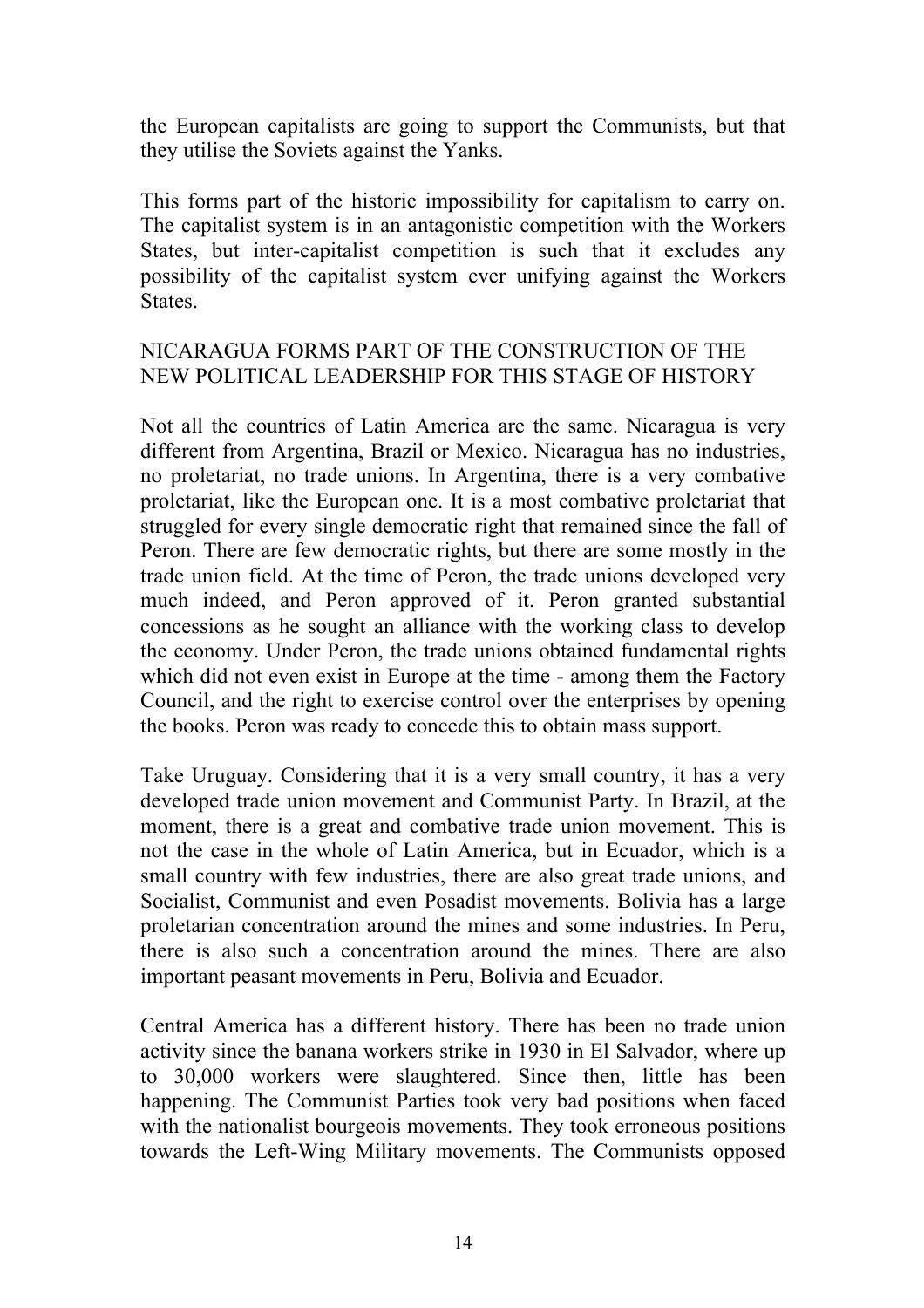these everywhere, Guatemala, Venezuela, Colombia and many other countries.

Latin America is not all the same. What is identical is the lack of political leadership. There is no political leadership which organises the workers' movement. The social weight and combativeness of the petty bourgeoisie are strong, but with no party or leadership. This gives the impression that Latin America is a continent with little political and social force - but this is not true. There is great political and social force there, and it is increasing, particularly in the main countries. The missing factor is political leadership. Europe has had its influence in the past in Uruguay, Argentina and Brazil, where the basic formation of the workers' movement was of Italian origin. But much of that has been lost today.

There is no leadership. The Communists have never understood Latin America. Under Peron, they made a world campaign denouncing Peron as a fascist. They openly supported Yankee imperialism in Argentina. In their electoral meetings they campaigned for Santa Marina, one of the biggest cattle-rancher then, and one of the main chiefs of the oligarchy. In a meeting, they spoke against Peron on the same platform as Braden, the Yankee Ambassador. The Communists are responsible for quite a lot of the backwardness of Latin America. Today, they do not talk about this; but Victorio Codovilla, the founder and leader of the Argentinean Communist Party, said that "Peron is fascism". He associated with the Yankees publicly to say this against Peron.

Peron was a representative of the national bourgeoisie which, being a rather small and weak bourgeoisie, sought an alliance with the proletariat to which it made great concessions. Argentina is the first country in contemporary history – even before Europe – to have had workers' factory councils of workshop delegates, and the workers' right to open the factory books. Part of the reason for the weakening of Peron in the last period of his life, is that the bourgeoisie saw the danger, and started a campaign to oust him, supporting itself on the upper layers of the bourgeoisie linked to imperialism and the cattle bosses.

In Nicaragua, after the assassination of Sandino in 1934, there were no great movements. But today this is compensated for, by the world balance of forces which impedes the Yankees and the bourgeoisie of Latin America from intervening. For Yankee imperialism to intervene and sustain the consequences today, it would need the support of Argentina, Brazil, Venezuela and Chile. But even Chile has not been keen to intervene. This is another aspect of the world balance of power.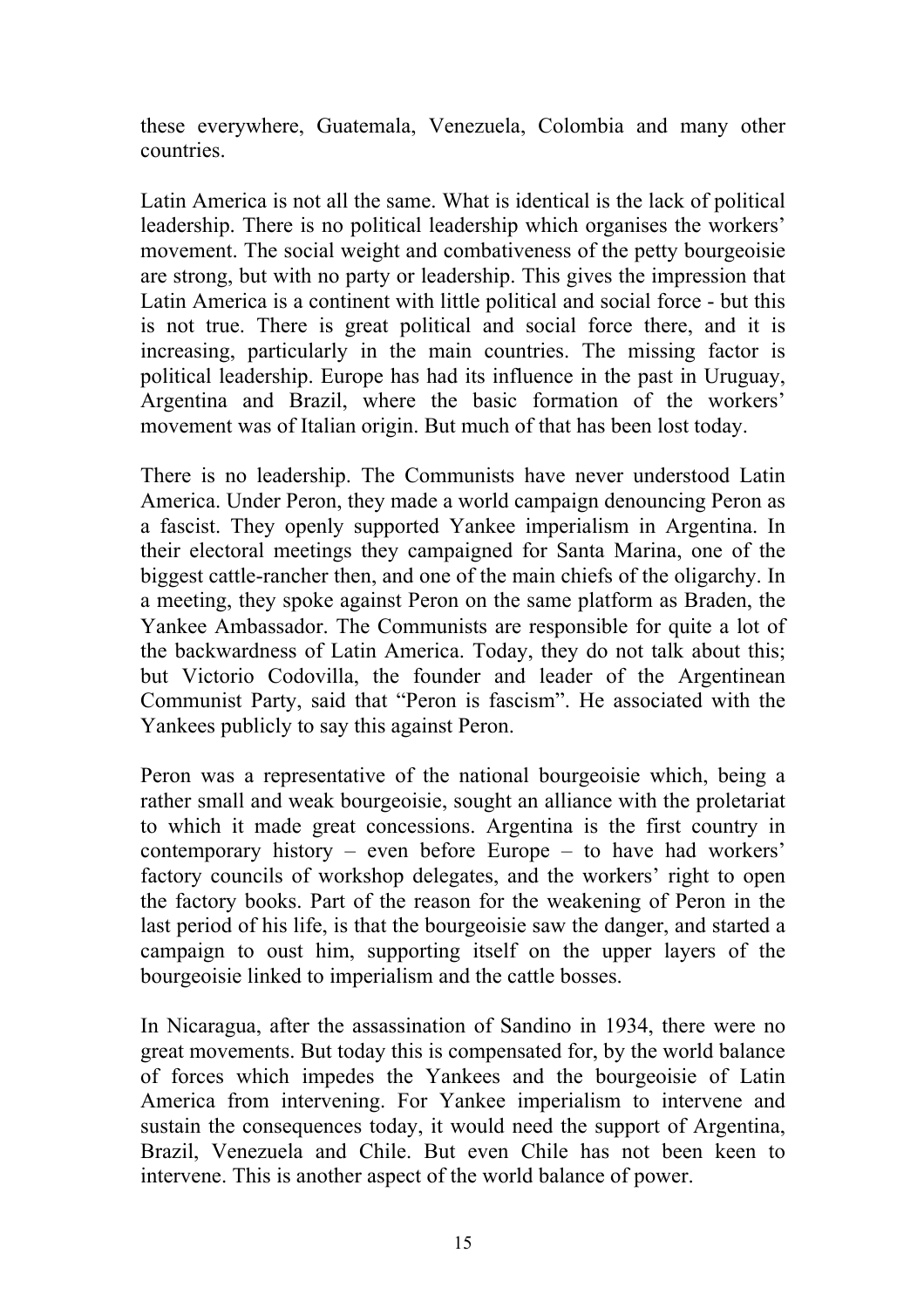The Workers States and even the Communist and Socialist parties in the world exert a pressure against imperialism. All these forces contribute to imperialism not feeling free to go and intervene against Nicaragua.

Some sectors of the bourgeoisie were glad of the fall of Somoza because they hoped to develop a market there. But on the whole, the bourgeoisies in Latin America were keen to stop the revolutionary influence of Nicaragua entering their countries. They were unable to stop Nicaragua however, because the world balance of power did not allow them.

Before the fall of Somoza, the bourgeoisie of the Andean Pact, together with Mexico and Panama, made declarations against Somoza. They even broke economic relations with him because these relations jeopardized their position politically. But even prior to that, they all had supported Somoza. It is a measure of their weakness that they had to break with him. Then, the early stance of Mexico against him was very important for Nicaragua, because Mexico has a great influence in Central America.

The bourgeoisie of the Andean Pact broke relations with Somoza - when he had all but lost, that is - to shield their respective countries from revolutionary and guerrilla influence. In all the countries of the Andean Pact, and in many Latin American countries, there have been revolutionary movements, and important guerrilla movements in Colombia, Venezuela and Peru.

In Latin America, there is no instance of any progress having been made without the mobilisation of the masses. Movements have frequently arisen, which, even though bourgeois in their origins, have carried out nationalisations and some economic planning - always with the support of the masses. This happened in Ecuador, Peru, Bolivia, Colombia, Venezuela, Argentina and Uruguay. But the lack of a Party and of a stable perspective, together with the vacillating policies of the Socialists and Communists, usually resulted in adaptation to capitalism, and this always impeded further progress.

Yankee imperialism is now going to look for allies in bourgeois sectors in Nicaragua. Some of these sectors opposed Somoza in hope of developing a market economy. Imperialism had previously fought them, to keep them subjected, but now it will want their support. It has to act in this way because it cannot send the bombers and the marines. It has been reduced to having to negotiate the fall of Somoza and produce speeches like Carter's. This illustrates the state that imperialism is in.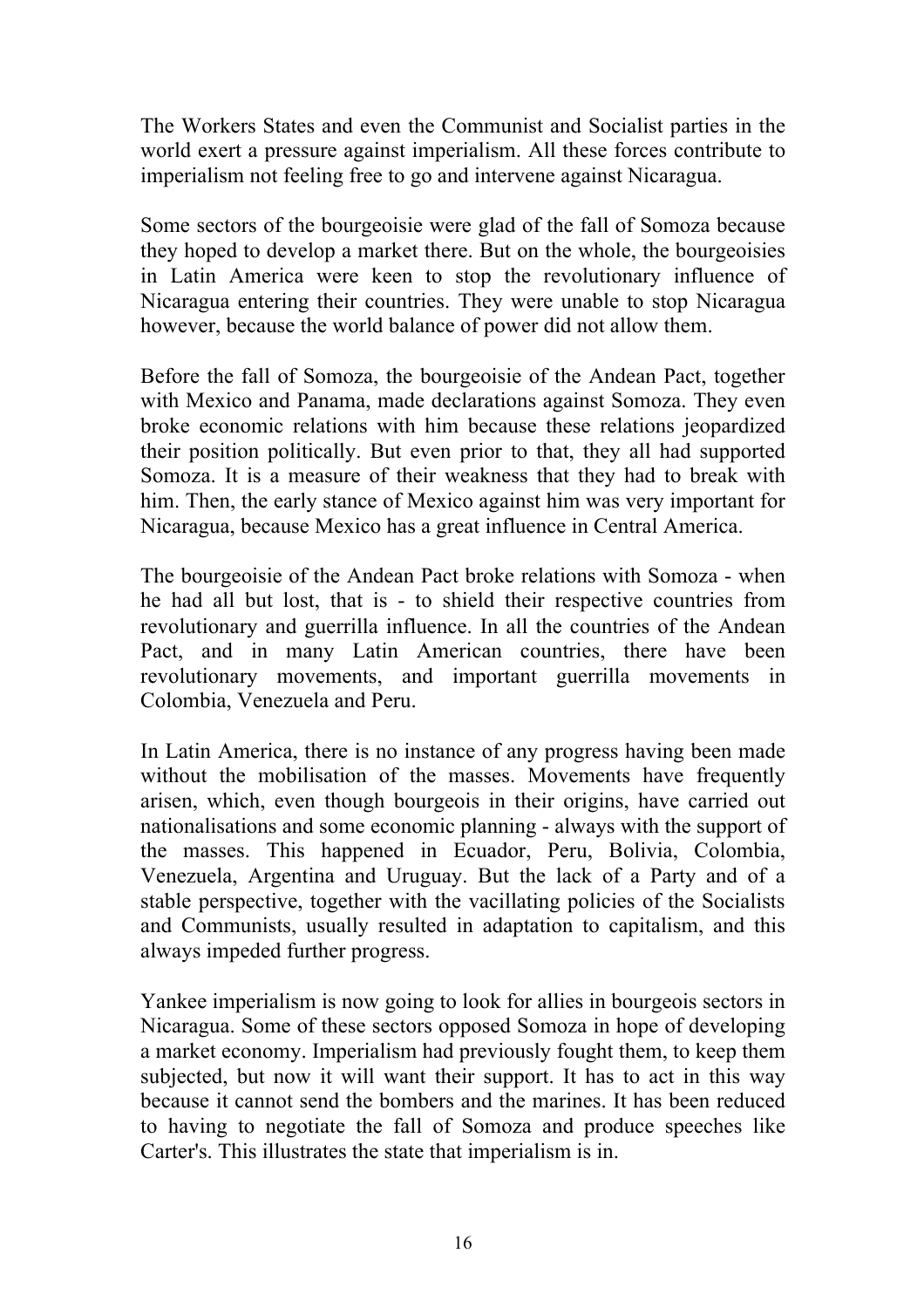The centre which determines and decides the course of this process is the Workers States. The triumph of the Sandinistas in Nicaragua proves this conclusively. There will be delays, and the Yankees or other imperialists may still intervene; but Nicaragua will end up being a Workers State.

The basic reason why Nicaragua will be a Workers State is that, in private property, it will never escape backwardness. And history shows that the most backward countries end up using the most advanced experiences of the world to get ahead. There is no imperialist military force that can change this fact. Imperialism has no recourse against a process that does not depend on military might since it depends on the social and political relations of the world. It is with economic and social measures that one develops the economy, allowing the population to intervene. It is not even a question of developing the economy, but a question of who develops the economy, and in whose benefit. When the answer to this question is found in a country, the necessary intelligence and capacity can be found to carry it out. This is what Nicaragua has achieved.

From the capitalist point of view, there will never be development in Nicaragua - not even at economic level. The development of Nicaragua requires the planning of the economy and the development of the capacity of the population to intervene in the leadership of the country. Up to now, only a very small group has been involved in the theoretical, political, scientific and organisational capacity to run the country. Trade union and political party life have been unknown over the last 42 years of atrocious dictatorship. An essential and immediate measure to take therefore, is to develop the cultural capacity of the population. Simple and general knowledge, and concrete practice in the leadership of the country will do for a start. It is not necessary to hold elections right away, because the country does not have the social and political preparation for elections. An election now would give advantage to the bourgeois sectors whose immediate solutions can be nothing but pain-killers.

Nicaragua brings great possibilities to Latin America. It is a small country emerging from 42 years without trade unions, parties, or political or cultural life. See how in spite of this, it managed to triumph thanks to the Sandinistas. The population rose and supported the Sandinistas and not Somoza. Had the population not supported the guerrillas, this could not have been done, and Somoza would have stayed. The population united, became part of the guerrillas, and that is how they won. The population did not let itself be intimidated by the repeated deaths and the assassinations. In acting in this way, it proved that it was already living the reality of the world process, a world with Cuba near the core. There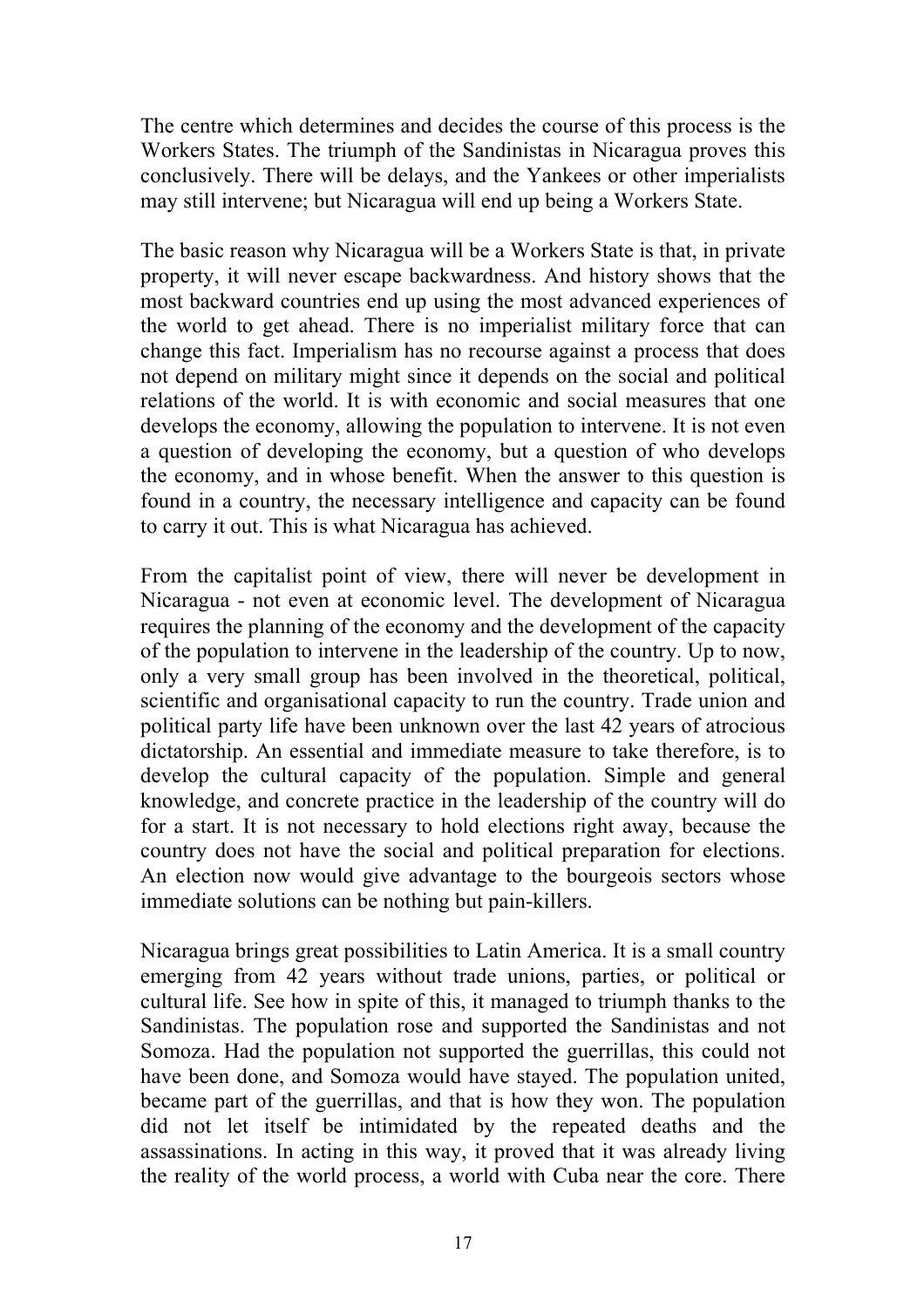was the Sandinista propaganda, but however effective it was, it could not have reached everyone. It is in a thousand ways that the masses realised that they could win: Through the radio, conversations, newspapers… and this led them to trust in the Sandinistas. When they saw that the Sandinistas had the courage to take on Somoza, they understood that this was not just a movement of armed men, but an armed political movement ready for social transformation.

A process opens up in Latin America which is going to influence Bolivia, Peru, Brazil, Argentina, Ecuador, Mexico and also Venezuela and Colombia. It is going to have a very deep social influence, and give guidance on how to resolve the problems of Latin America. The discussion now is social, political and economic: what programme, policy, organisation to develop Nicaragua. This is the next stage.

Now Yankee imperialism is going to support the capitalists in the Sandinistas – people whom it opposed before – to try and use them against further progress, to try and stop progress.

This is the state imperialism is in. It used to send troops in the past, and bombers, to kill the revolutions. Now it must negotiate, because it has failed.

Nicaragua is a tragedy for imperialism and hence the speech of Carter, which he keened on a tune of grief.

#### **J. POSADAS**

18th July 1979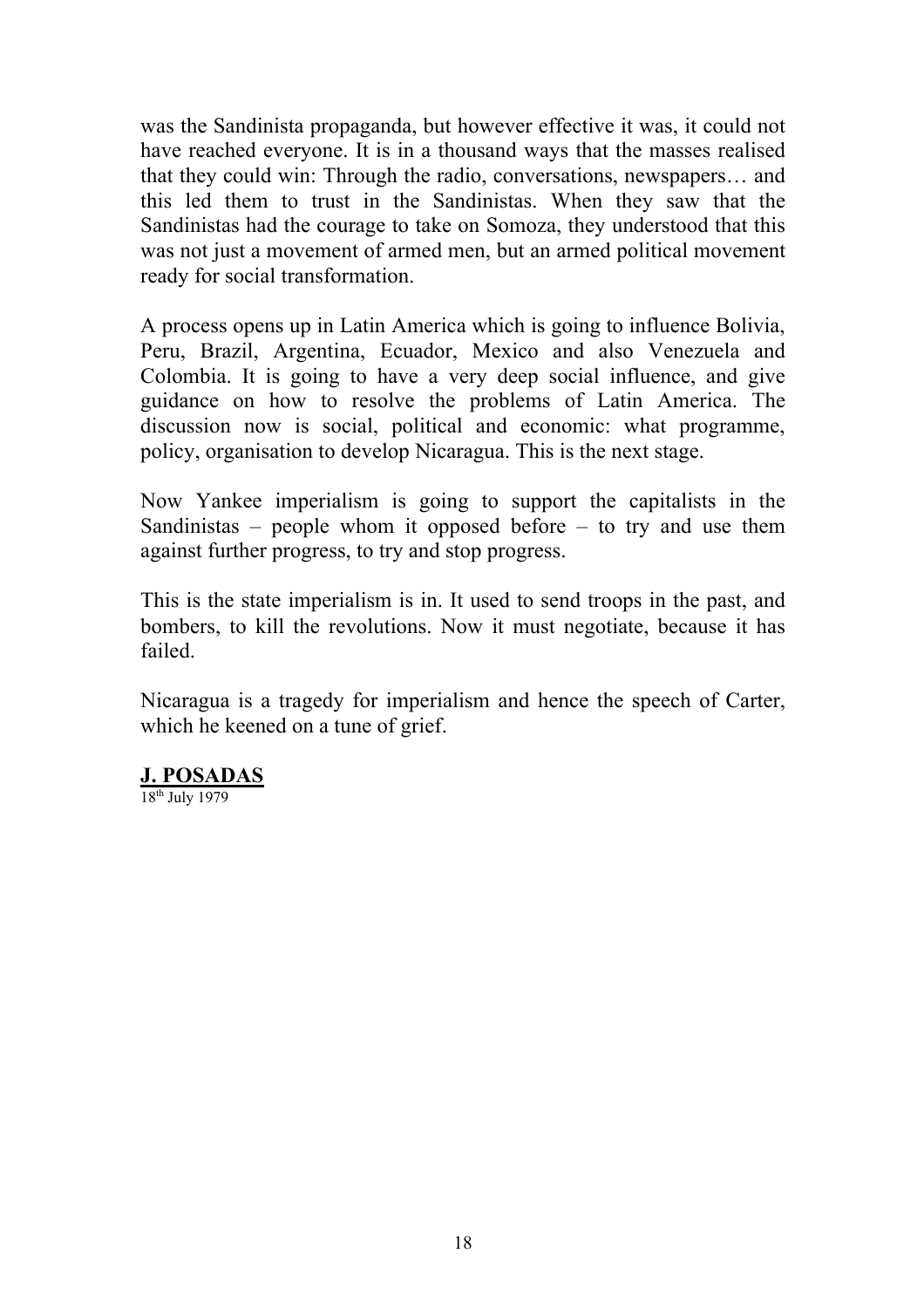## **THE PROGRAMME FOR NICARAGUA AND EL SALVADOR**

#### J. POSADAS

#### 28<sup>th</sup> March 1980

The agreement the Sandinista movement has made with the Soviets indicates that it is communist leaning. A communist programme, and a real Communist Party are bound to emerge from it all. The same goes for El Salvador.

The difficulties of the Communist parties – including the Cuban – come from the fact that they did not foresee this process in Nicaragua. If the Communist parties have all been taken by surprise, it is through not having foreseen the character of the new movements like the Sandinistas.

What the Communist parties had anticipated instead, was a process where the first phase was going to be bourgeois democratic. This view determined the line that was adopted by all the Communist parties.

The process in Nicaragua moved directly from the fall of Somoza to a stage of revolutionary transformation. Not only did the victory of the Sandinistas take all the Communist parties by surprise; it by-passed the leaderships of most of the world's revolutionary movements.

As Nicaragua had been a very backward country – and so enormously so – it had been very difficult to build a Communist party there. The absence of a Communist Party did not just come from the errors the Communists might have made. It is very difficult to create Communist parties in places where there are not the objective conditions to do so.

In such conditions therefore, it was necessary to understand - and it is still necessary to understand - that national liberation movements cannot conduct the struggle for national liberation without combining it with the struggle for social transformation.

This is just what happened in Nicaragua. It took all the Communist parties by surprise. They did not understand this. The task was not easy in Nicaragua because, in order to triumph, it was necessary to make a United Front with a bourgeois sector. It was indispensable to ally with bourgeois sectors like that of Pedro Joaquin Chamorro Cardenal (married